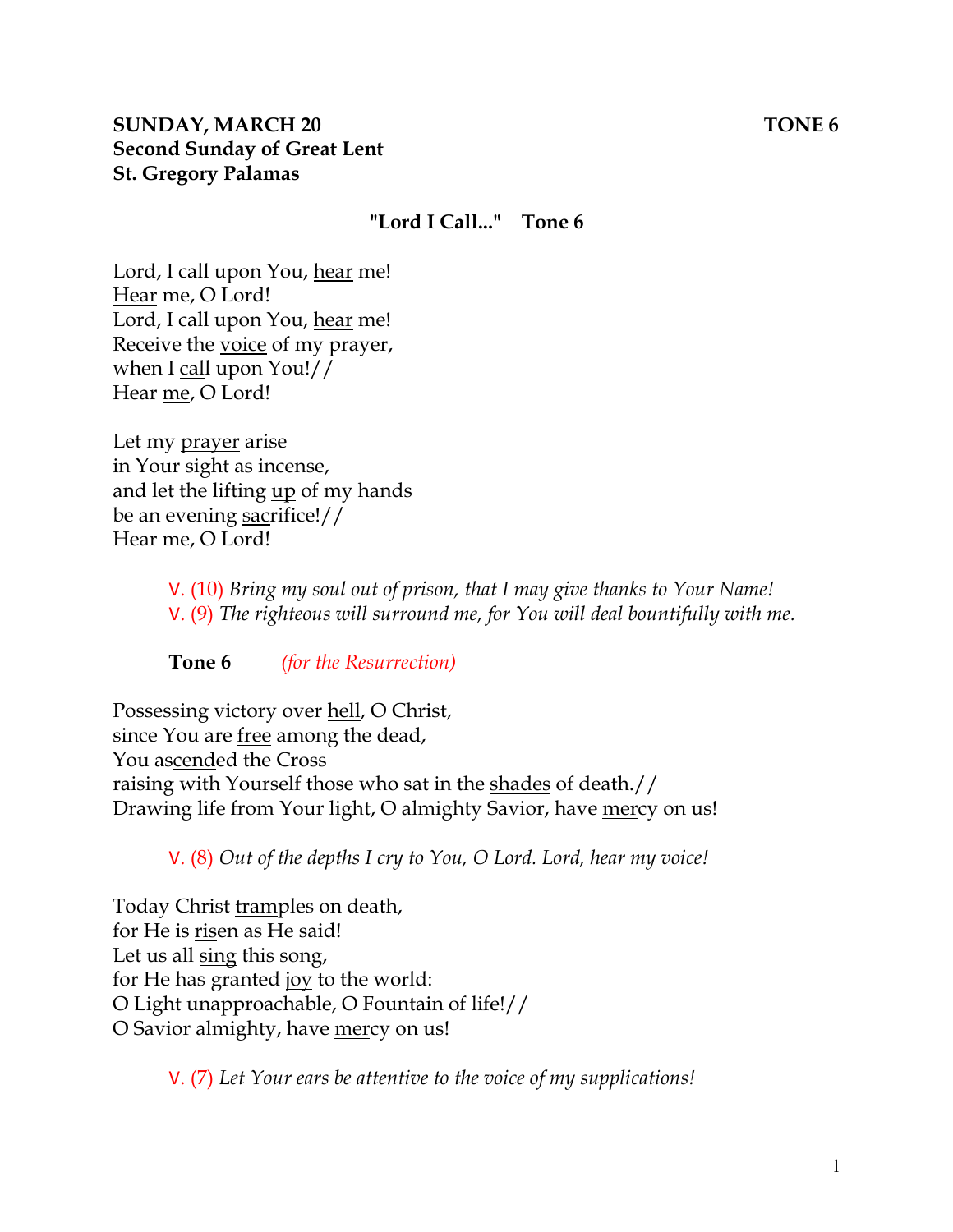Where shall we sinners flee from You, Who are in all creation? In heaven You dwell! In hell You trampled on death! In the depths of the sea? Even there is Your hand, O Master! To You we flee, and falling before You, we pray:// O You Who rose from the dead, have mercy on us!

V. (6) *If You, O Lord, should mark iniquities, Lord, who could stand? But there is forgiveness with You.* 

*(Resurrection stichera by Anatolius)*

In Your Cross, we glory, O Christ. We sing and glorify Your Resurrection. For You are our God,// and we know no other than You.

> V. (5) *For Your Name's sake I wait for You, O Lord. My soul has waited for Your word; my soul has hoped on the Lord.*

We will always bless the Lord by singing of His Resurrection! For He endured the Cross,// trampling down death by death.

> V. (4) *From the morning watch until night, from the morning watch, let Israel hope on the Lord!*

Glory to Your might, O Lord, for You overthrew the prince of death, by Your Cross renewing us,// granting us life and incorruption.

> V. (3) *For with the Lord there is mercy and with Him is plenteous redemption, and He will deliver Israel from all his iniquities.*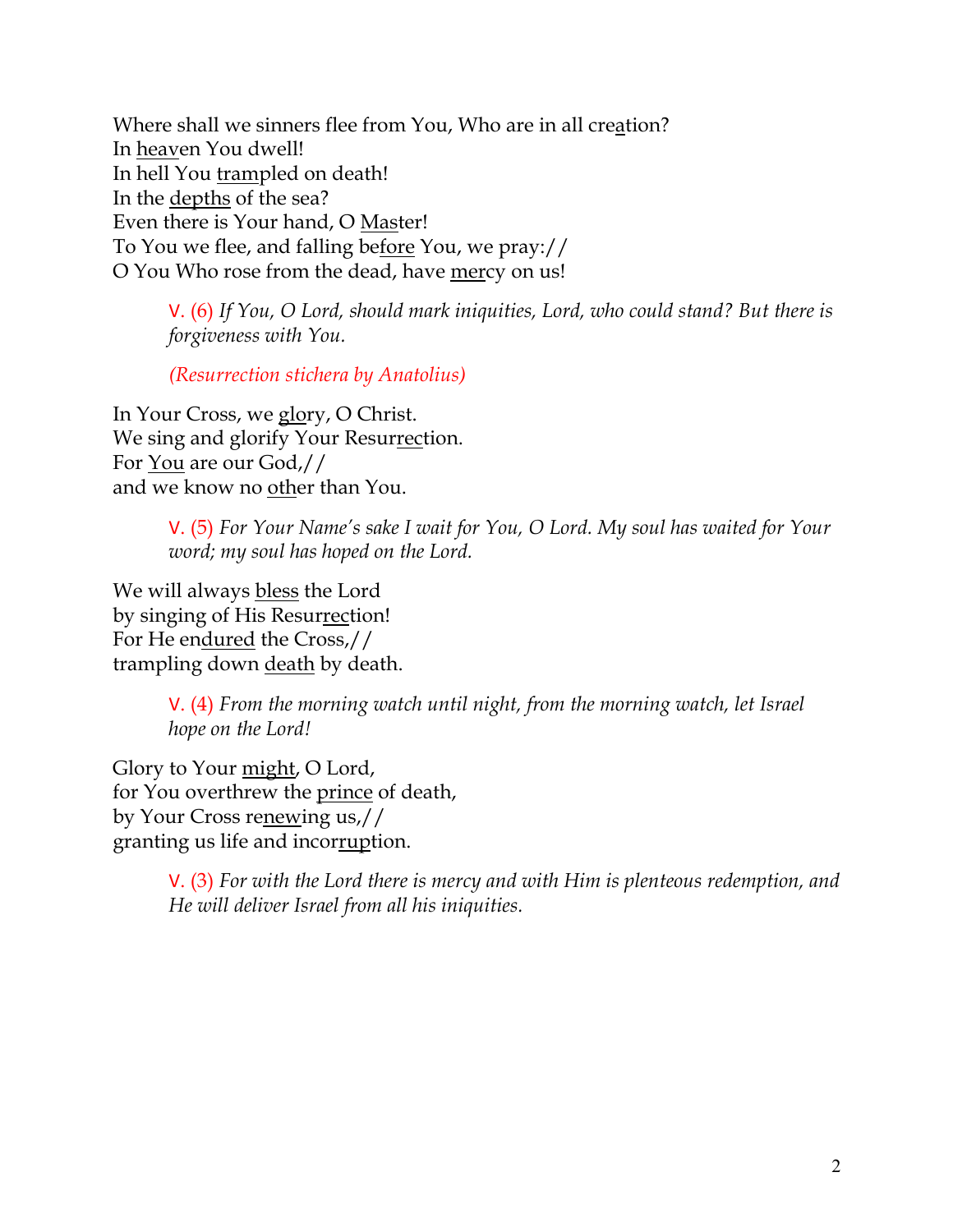What hymns of praise shall we sing to honor the holy bishop? He is the trumpet of theology, the flaming mouthpiece of grace, the chosen vessel of the Spirit, the unshakeable pillar of the Church, the great joy of the inhabited earth,

the river of wisdom, the candlestick of the Light,// the shining star that has made all creation bright.

### V. (2) *Praise the Lord, all nations! Praise Him, all peoples!*

What garlands of song shall we weave for the holy bishop? He is the champion of true worship, the foe of ungodliness, the fervent defender of the faith, the great guide and teacher, the well-tuned harp of the Spirit, the golden tongue, the fountain flowing with healing for the faithful,// the great and wonderful Gregory.

V. (1) *For His mercy is confirmed on us, and the truth of the Lord endures forever.* 

How shall we who dwell on earth praise the holy bishop? He is the Church's teacher, the herald of the Uncreated Light, the initiate of the Trinity's heavenly mysteries, the adornment of the monastic life, renowned alike in action and contemplation, the pride of Thessalonica; And now he dwells in heaven with the great and glorious martyr Demetrius,// whose relics flow with holy oil.

*Glory to the Father, and to the Son, and to the Holy Spirit;*

**Tone 6** *(from the Lenten Triodion)*

O thrice-blessed saint, most holy father, good shepherd, disciple of Christ the Chief Shepherd. Like Him you gave your life for your sheep. By your intercessions, O God-bearing Father Gregory,// may great mercy be granted to our souls!

*now and ever, and unto ages of ages. Amen.* 

<sup>\*</sup> Music for St. Gregory Palamas from the Department of Liturgical Music and Translations can be downloaded at www.oca.org.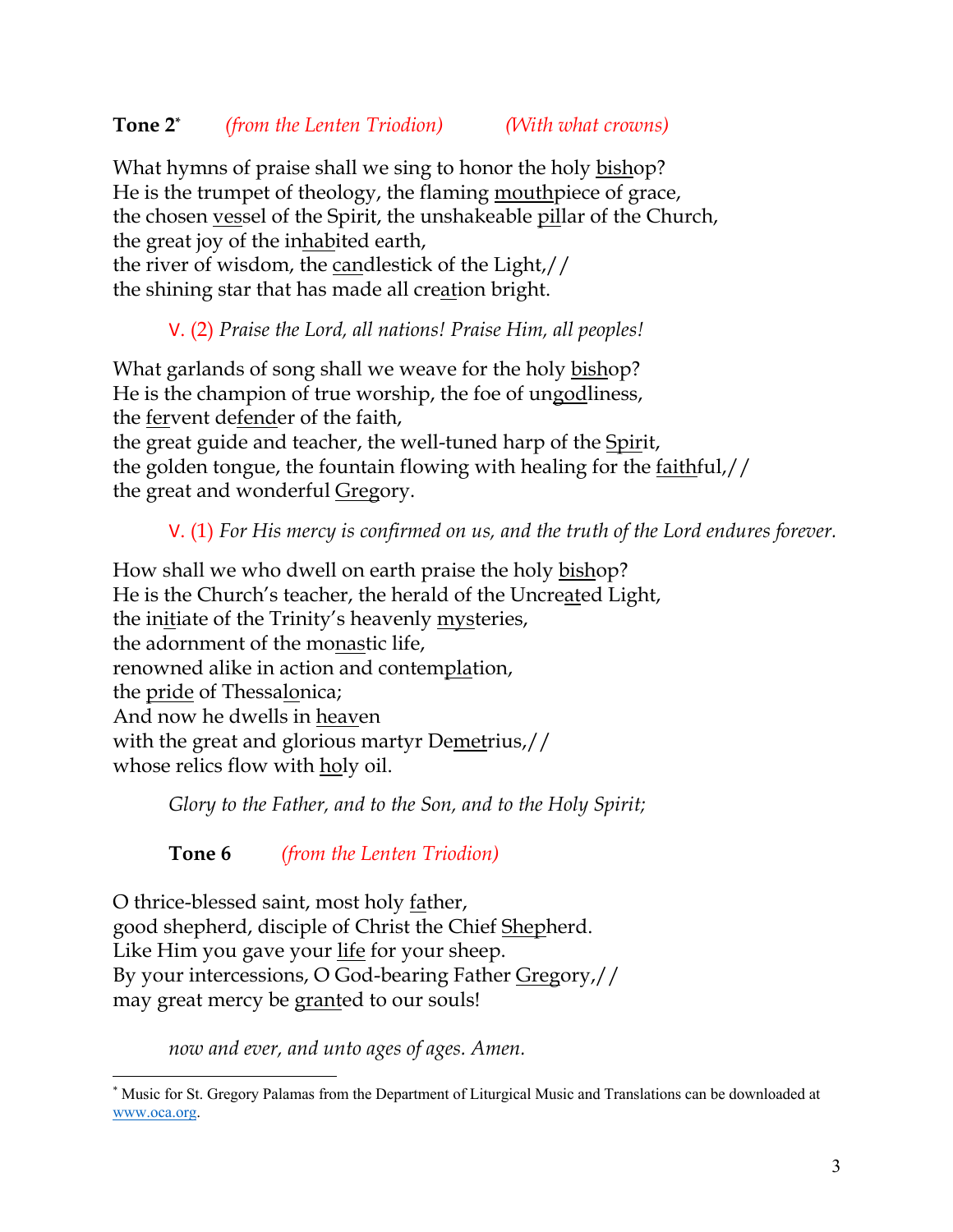#### **Tone 6** *(Theotokion – Dogmatikon)*

Who will not bless you, O most holy Virgin? Who will not sing of your most pure childbearing? The only-begotten Son shone timelessly from the Father, but from you He was ineffably incarnate. God by nature, yet <u>Man</u> for our sake, not two persons, but one known in two natures. Entreat Him, O pure and all-blessed Lady,// to have mercy on our souls!

#### **Aposticha**

**Tone 6** *(for the Resurrection)*

Your Resurrection, O Christ our Savior, the Angels in heaven sing! Enable  $us$  on earth//</u> to glorify You in purity of heart!

V. *The Lord is King; He is robed in majesty!* 

Destroying the gates of hell, breaking the chains of death, You resurrected the fallen human race as almighty God!// O Lord, Who rose from the dead, glory to You!

V. *For He has established the world, so that it shall never be moved.*

Desiring to return us to Paradise, Christ was nailed to the Cross and placed in a tomb. The Myrrhbearing Women sought Him with tears, crying, "Woe to us, O Savior! How do You deign to descend to death? What place can hold Your life bearing body? Come to us as You promised! Take away our wailing and tears!" Then the Angel appeared to them: "Stop your lamentations! Go, proclaim to the Apostles: The Lord is  $risen//$ </u> granting us purification and great mercy!'"

V. *Holiness befits Your house, O Lord, forevermore!*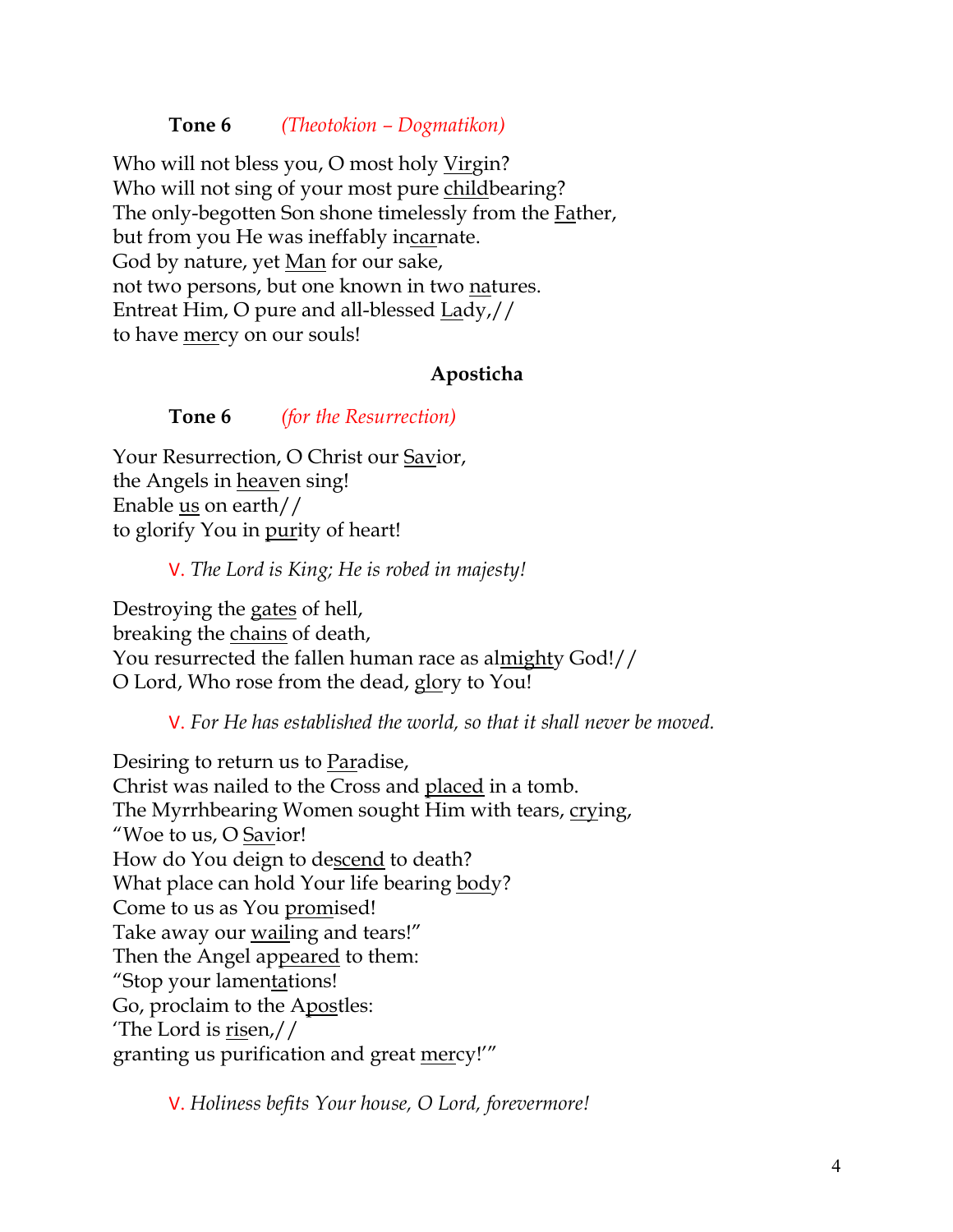Having been crucified as You willed, by Your burial You captured death, O Christ, rising on the third day as God in glory,// granting the world unending life and great mercy!

> *Glory to the Father, and to the Son, and to the Holy Spirit;* **Tone 8** *(from the Lenten Triodion)*

Your tongue, watchful in teaching, rings in the ears of our hearts, and awakens the souls of the slothful. Your words are inspired by God; they are a ladder leading us from earth to heaven. O Gregory, pride of Thessalonica, do not cease to intercede before Christ our God// to illumine with His Divine Light those who honor you!

*now and ever, and unto ages of ages. Amen.*

### **Tone 8** *(Theotokion)*

O unwedded Virgin, who ineffably conceived God in the flesh, O Mother of God most high, accept the cries of your servants, O blameless One! Grant cleansing of transgressions to all!// Receive our prayers and pray to save our souls!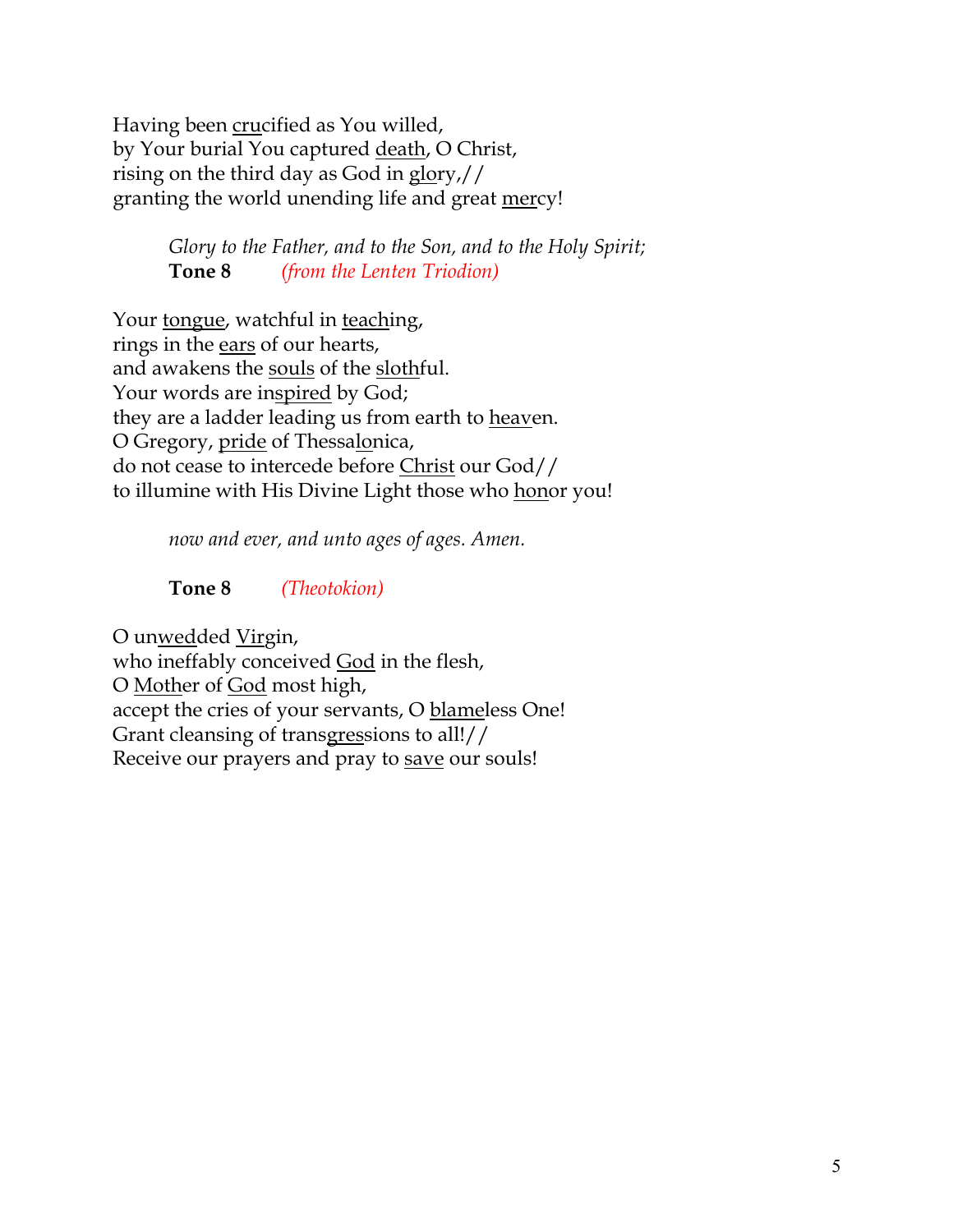*(at Great Vespers)*

### **Tone 6 Troparion** *(Resurrection)*

The Angelic Powers were at Your tomb; the guards became as dead men. Mary stood by Your grave, seeking Your most pure body. You captured hell, not being tempted by it. You came to the Virgin, granting life. O Lord, Who rose from the dead,// glory to You.

*Glory to the Father, and to the Son, and to the Holy Spirit,*

# **Tone 8 Troparion** *(St. Gregory Palamas)*

O light of Orthodoxy, teacher of the Church, its confirmation, O ideal of monks and invincible champion of theologians, O wonderworking Gregory, glory of Thessalonica and preacher of grace,// always intercede before the Lord that our souls may be saved!

*now and ever, and unto ages of ages. Amen.*

# **Tone 8 Resurrectional Dismissal Theotokion**

For our sake You were born of the Virgin and endured crucifixion, O Good One, destroying death by death. Revealing the Resurrection as God, do not despise the work of Your hand! Reveal Your love for man, O Merciful One, and accept the Theotokos praying for  $\frac{us}{l}$ 

and save the despairing people, O our Savior!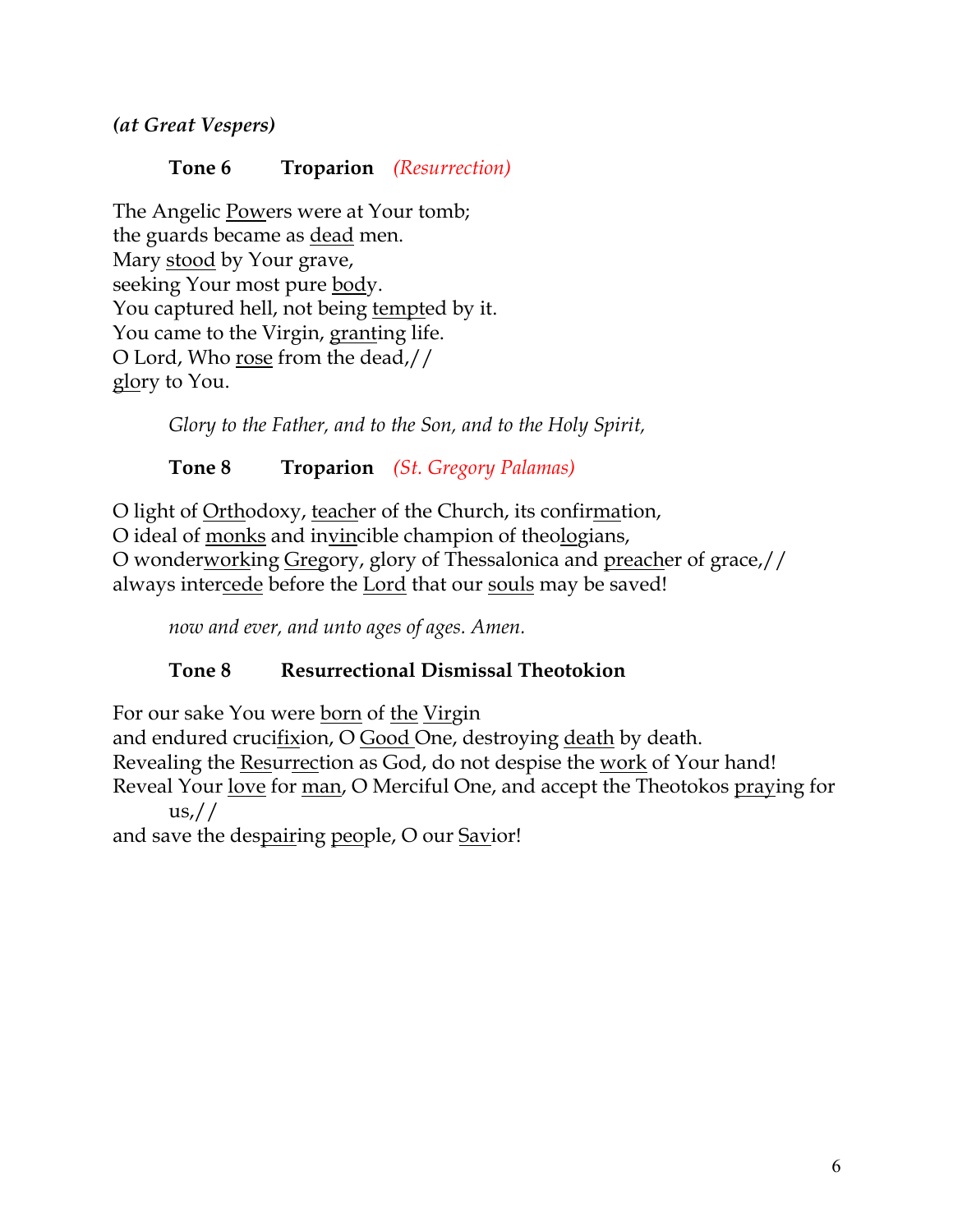*(at the Divine Liturgy)*

**Tone 6 Troparion** *(Resurrection)*

The Angelic Powers were at Your tomb; the guards became as dead men. Mary stood by Your grave, seeking Your most pure body. You captured hell, not being tempted by it. You came to the Virgin, granting life. O Lord, Who rose from the dead,// glory to You.

# **Tone 8 Troparion** *(St. Gregory Palamas)*

O light of Orthodoxy, teacher of the Church, its confirmation, O ideal of monks and invincible champion of theologians, O wonderworking Gregory, glory of Thessalonica and preacher of grace,// always intercede before the Lord that our souls may be saved!

# **Tone 8 Kontakion** *(St. Gregory Palamas)*

Holy and divine instrument of wisdom, joyful trumpet of theology, together we sing your praises, O God-inspired Gregory.

Since you now stand before the Original Mind, guide our minds to Him, O Father,//

so that we may sing to you: "Rejoice, preacher of grace!"

**Tone 4 Kontakion** *(from the Lenten Triodion)*

Now is the time for action! Judgment is at the doors! So let us rise and fast, offering alms with tears of compunction and crying: "Our sins are more in number than the sands of the sea; but forgive us, O Master of all,// so that we may receive the incorruptible crowns!"

# **Tone 5 Prokeimenon**

You, O Lord, shall protect us / and preserve us from this generation forever. *(Ps. 11:7)*

V. *Save me, O Lord, for there is no longer any that is godly! (Ps. 11:1a)*